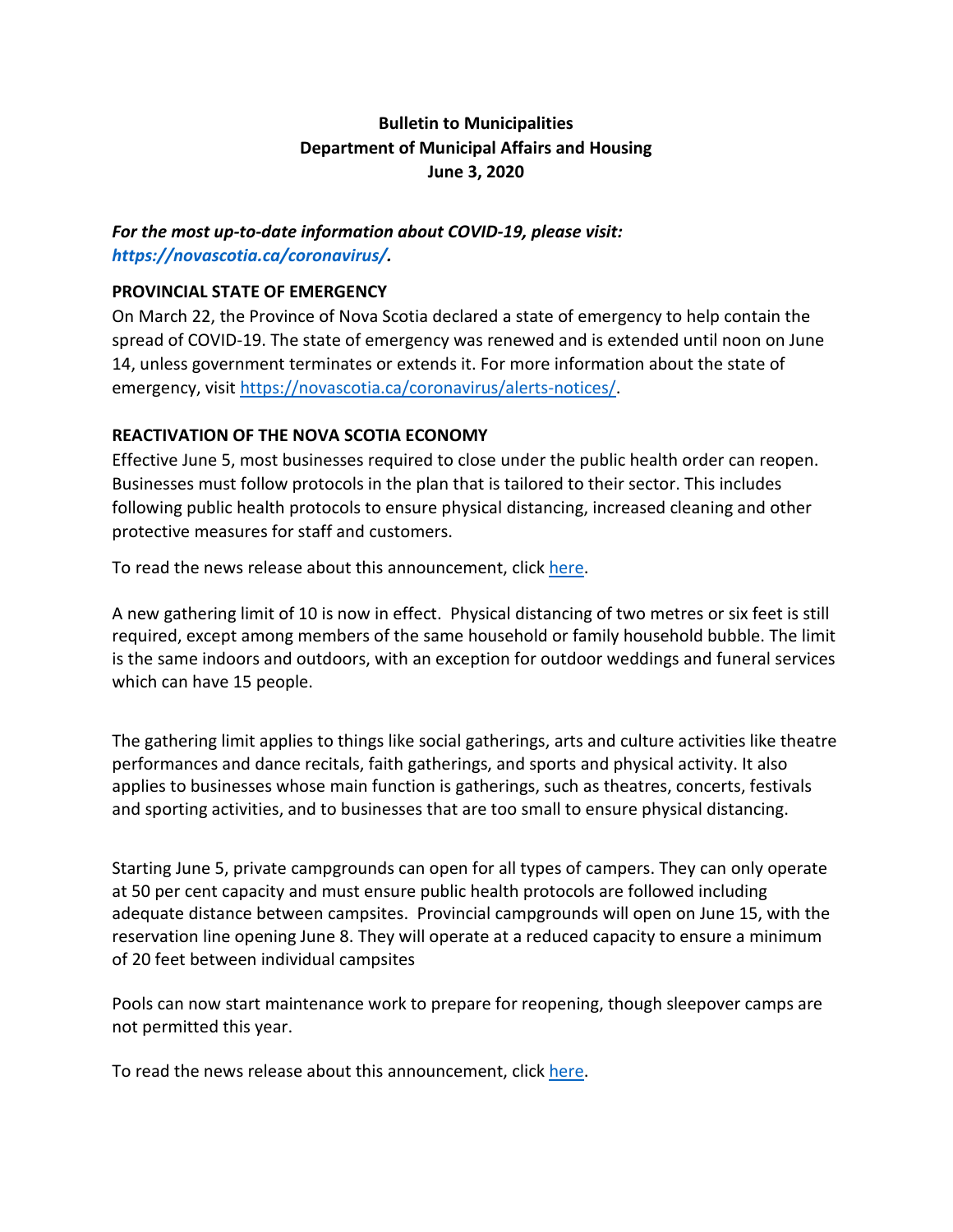### **PROVINCIAL STIMULUS INVESTMENTS**

Up to 2,000 local jobs will be created as Nova Scotians get back to work on more than 200 infrastructure projects across the province. The province is investing up to \$230 million to improve infrastructure and help get the economy moving again.

This stimulus spending is directed toward shovel-ready projects, including investments in roads, bridges, school repairs and museum, courthouse and hospital renovations.

To read the news release about this announcement, clic[k here.](https://novascotia.ca/news/release/?id=20200527005)

#### **VOLUNTEERING DURING COVID-19**

VolunteerNS.ca has redesigned its website to highlight opportunities for Nova Scotians to help their neighbours and communities safely during the COVID-19 pandemic. People can browse a list of opportunities to volunteer from home or in the community to support organizations responding to needs during these unprecedented times. Volunteers can create a profile that tells non-profits organizations what they are interested in and what skills they have, and Volunteer Nova Scotia can help make a match.

- 1) Individuals and groups who want to volunteer can [browse current COVID-19-specific](https://www.volunteerns.ca/index.php?MenuItemID=326)  [opportunities](https://www.volunteerns.ca/index.php?MenuItemID=326) or [add their name to the COVID-19/Volunteer NS database](https://www.volunteerns.ca/AdminEdit.php?ListType=Covid19)
- 2) Organizations in need of volunteers can [create an organizational profile](https://www.volunteerns.ca/AdminEdit.php?ListType=MembershipReg&MenuItemID=328) and post specific community-based or volunteer-from-home opportunities

Here's what municipalities can do right now to support the effort.

- Share the VolunteerNS.ca link with organizations in your area in need of volunteers
- Follow @NS CCH on Twitter and Nova Scotia Culture on Facebook and retweet or share our Volunteer NS posts with your followers

To learn more, visi[t https://volunteerns.ca/index.php?MenuItemID=326](https://volunteerns.ca/index.php?MenuItemID=326)

#### **DMAH OPERATIONAL UPDATES**

- **Municipal Elections**  A letter went out to municipalities regarding the concern over the impact of COVID-19 on the October municipal elections. After careful examination, municipal elections will be held in October 2020.
- **Village Directive** A detailed directive was sent to villages from Municipal Affairs and Housing Minister, Chuck Porter, on the holding of village elections while the province is under a state of emergency. The directive can be found [here.](https://novascotia.ca/coronavirus/docs/Direction-of-the-Minister-original-village-elections-May26.pdf) If you have any questions, please contact your Municipal Advisor.
- **Federal Gas Tax Program CIP Templates**  The Capital Investment Plan (CIP) templates are now available to complete online for the 2020-21 reporting period. The CIP is due on September 1, 2020 and must be submitted via the Municipal Reporting System portal located at [https://mrs.novascotia.ca/.](https://mrs.novascotia.ca/) Your form will pre-populate with data from the